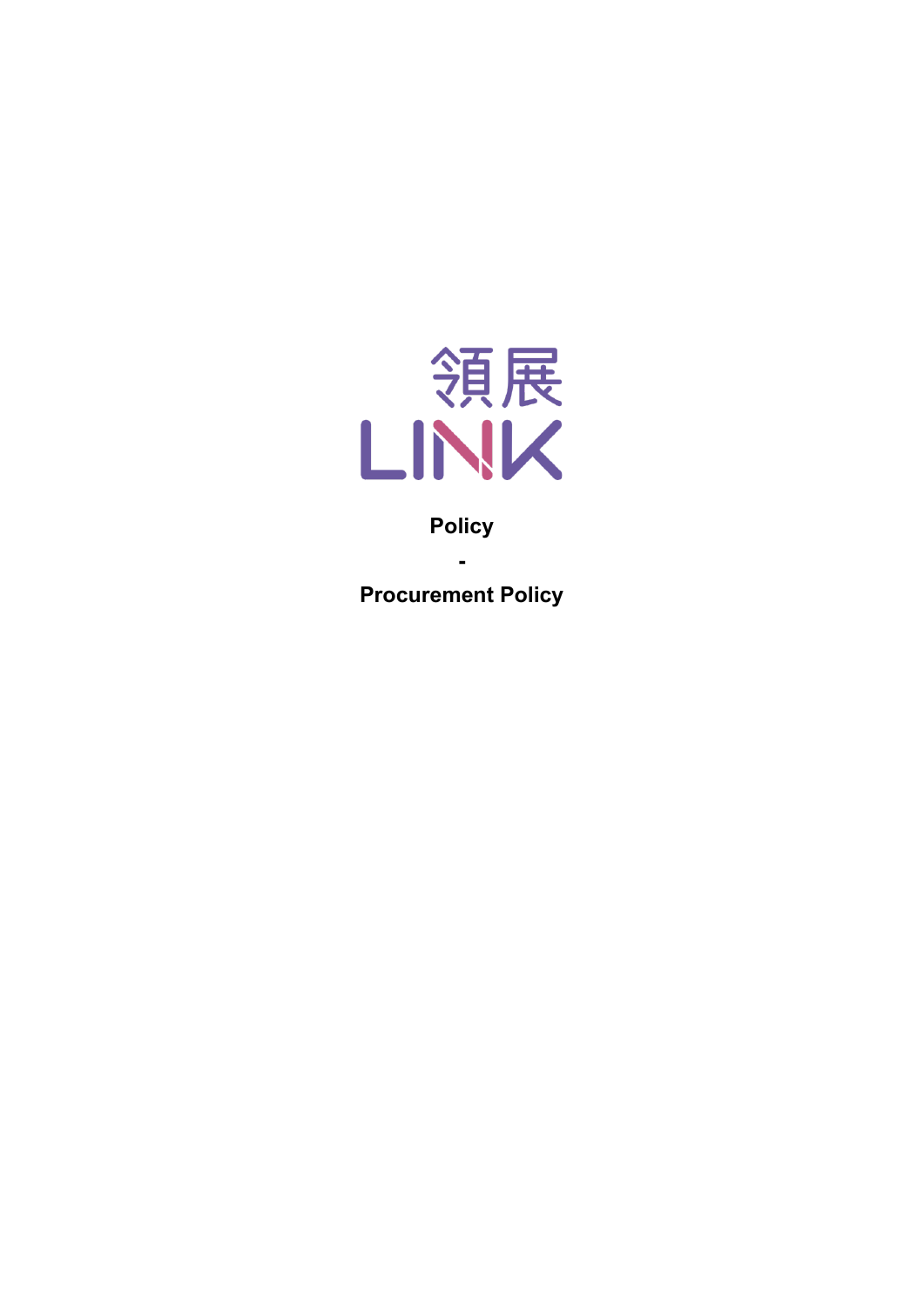# **Table of contents**

| <u>A.</u>      | <b>OBJECTIVE</b>                                             | 2      |
|----------------|--------------------------------------------------------------|--------|
|                | <b>B. POLICY CONTENT</b>                                     | 2      |
| $\mathbf{1}$ . | <b>GENERAL PRINCIPLES</b><br>2. SUSTAINABILITY CONSIDERATION | 3<br>3 |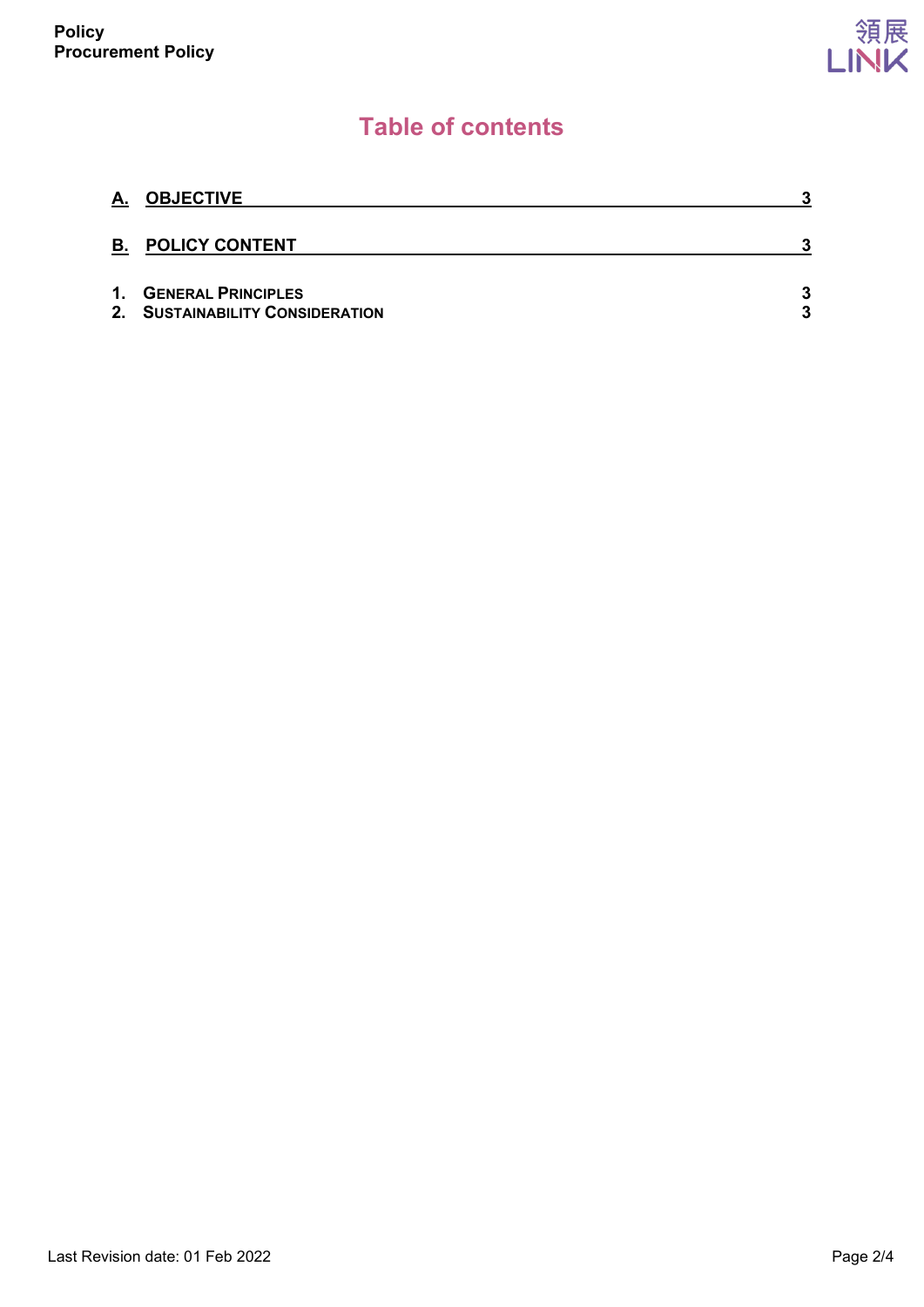

## <span id="page-2-0"></span>**A. Objective**

- The purpose of the policy is to ensure a consistent, efficient, and sustainable procurement while maintaining an open and fair competition with adequate control to manage procurement risk.
- Any staff who procure goods or services for the whole Link Group need to comply with this policy.

### <span id="page-2-1"></span>**B. Policy Content**

### <span id="page-2-2"></span>**1. General Principles**

- Minimum procurement standards must be met for all types of procurement scenarios as specified in Procurement Standard Operating Procedures (SOP).
- Proposals / quotations from vendors should be treated strictly confidential. Staff should ensure compliance with Staff Code of Conduct in procurement process.
- Bill-splitting should not occur. Delegation of Authority (DoA) limits should not be evaded by splitting the project scope's requirements into different procurement contracts / PO or by reducing the logical and usual duration of the contracts / PO.
- External legal services should only be procured through legal department.
- IT related goods and services should only be procured through IT department.
- Users are responsible to:
	- Develop evaluation criteria to support the vendor selection process before vendor proposals are received;
	- Consider appropriate contractual terms and conditions to protect the company's spend and interests; and
	- Ensure purchase order/contract approval before commitment to supplier.
- Procurement documents should be properly retained for retrieval and review.
- Procurement related risks are monitored by Sustainability & Risk Governance (S&RG) department and reported to Board on a regular basis, or quarterly at minimum. Staff who identified imminent risks shall report to their department leads promptly for corrective actions.

#### <span id="page-2-3"></span>**2. Sustainability Consideration**

- Alongside price and technical evaluation, staff are encouraged to consider sustainability commitments of the suppliers during selection/contract renewal. The following criteria are of particular relevance to critical suppliers who offer property management, maintenance and construction services to Link:
	- Comply with Link Supplier Code of Conduct, i.e. obey all applicable laws and regulations, care for staff, and minimise environmental footprint;
	- If applicable, adopt internationally recognised management systems related to sustainability including but not limited to ISO 14001 Environmental Management System, ISO 50001 Energy Management, ISO 45001 Occupational Health and Safety, ISO 9001 Quality Management, and ISO 26000 Social Responsibility; and